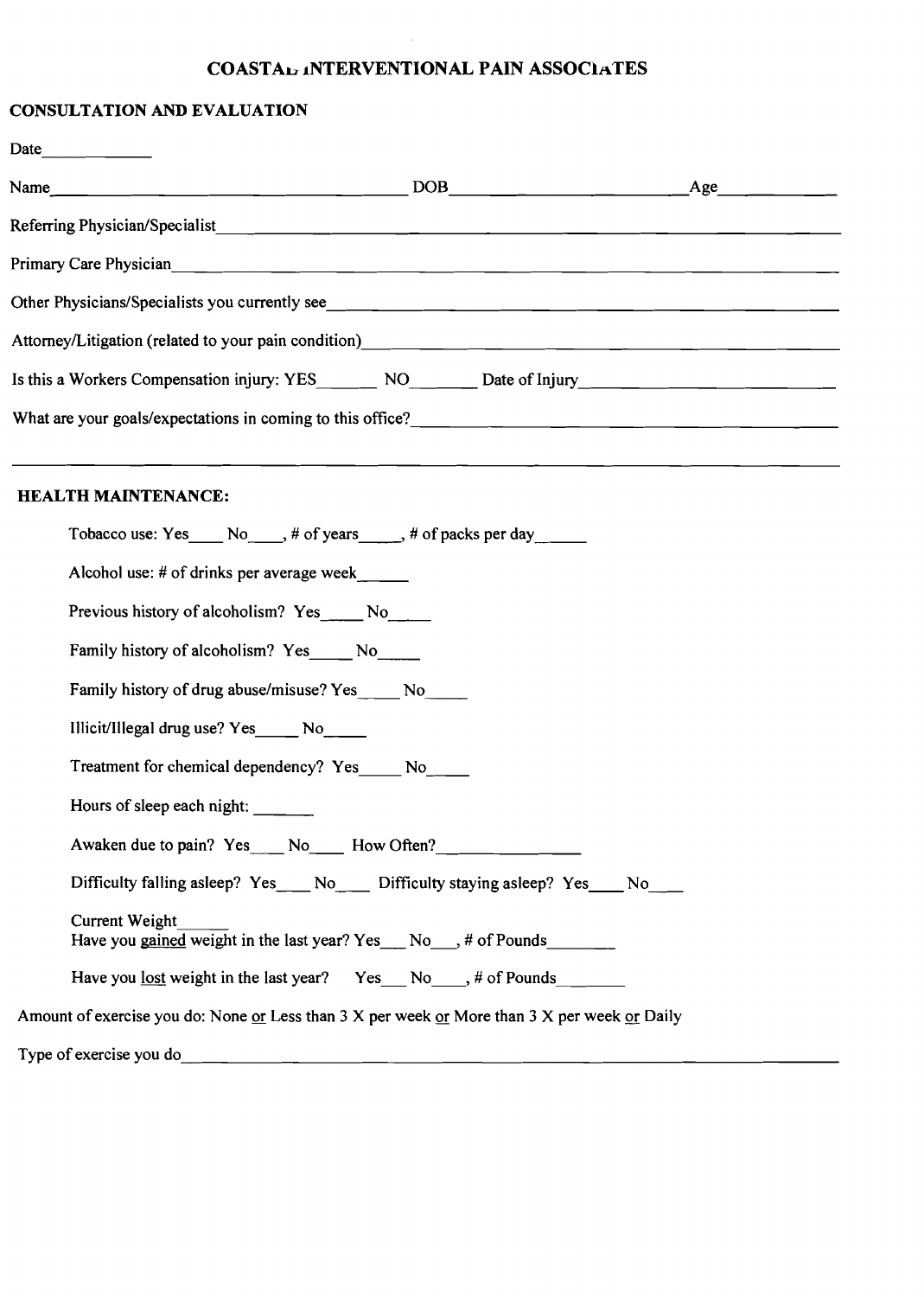## **SOCIAL HISTORY:**

| Marital Status? S M W D Number of children                           |                 |                           |                            |
|----------------------------------------------------------------------|-----------------|---------------------------|----------------------------|
| Education? 8 <sup>th</sup> grade High School College Post-Graduate   |                 |                           |                            |
| Currently Employed? Yes ____ No _____ Retired _____ Disability _____ |                 |                           |                            |
|                                                                      |                 |                           |                            |
|                                                                      |                 |                           |                            |
|                                                                      |                 |                           |                            |
| PAST MEDICAL HISTORY: (circle all that apply to you)                 |                 |                           |                            |
| Heart attack/MI                                                      | Stroke/TIA      | <b>Seizures</b>           | Kidney failure/dysfunction |
| Asthma                                                               | Arthritis       | Liver failure/dysfunction | Hepatitis                  |
| Irregular heart beat                                                 | ↑Blood Pressure | Stomach Ulcers            | <b>Diabetes</b>            |
| Migraine Headaches                                                   | Fibromyalgia    | <b>Thyroid Disorder</b>   | Poor Circulation (PAD)     |
| <b>Bleeding Disorder</b>                                             | Depression      | Cancer, list type         |                            |
|                                                                      |                 |                           |                            |

### **SURGICAL HISTORY:**

(List all previous surgeries)

| ι.     | Date |
|--------|------|
| ົ<br>∼ | Date |
| 3.     | Date |
| 4      | Date |
| ر      | Date |
| O.     | Date |
|        | Date |
| 8      | Date |
|        |      |

# ALL CURRENT MEDICATIONS: (strength and frequency must be included)

 $\bar{\psi}$ 

| Name | <b>Strength</b>                                                                                                 | <b>How Often</b> | Name                     | <b>Strength</b> | <b>How Often</b> |
|------|-----------------------------------------------------------------------------------------------------------------|------------------|--------------------------|-----------------|------------------|
|      | the contract of the contract of the contract of the contract of the contract of the contract of the contract of |                  | $\overline{\phantom{a}}$ |                 |                  |
|      |                                                                                                                 |                  |                          |                 |                  |
|      |                                                                                                                 |                  |                          |                 |                  |
|      |                                                                                                                 |                  | Q                        |                 |                  |
|      |                                                                                                                 |                  | 10                       |                 |                  |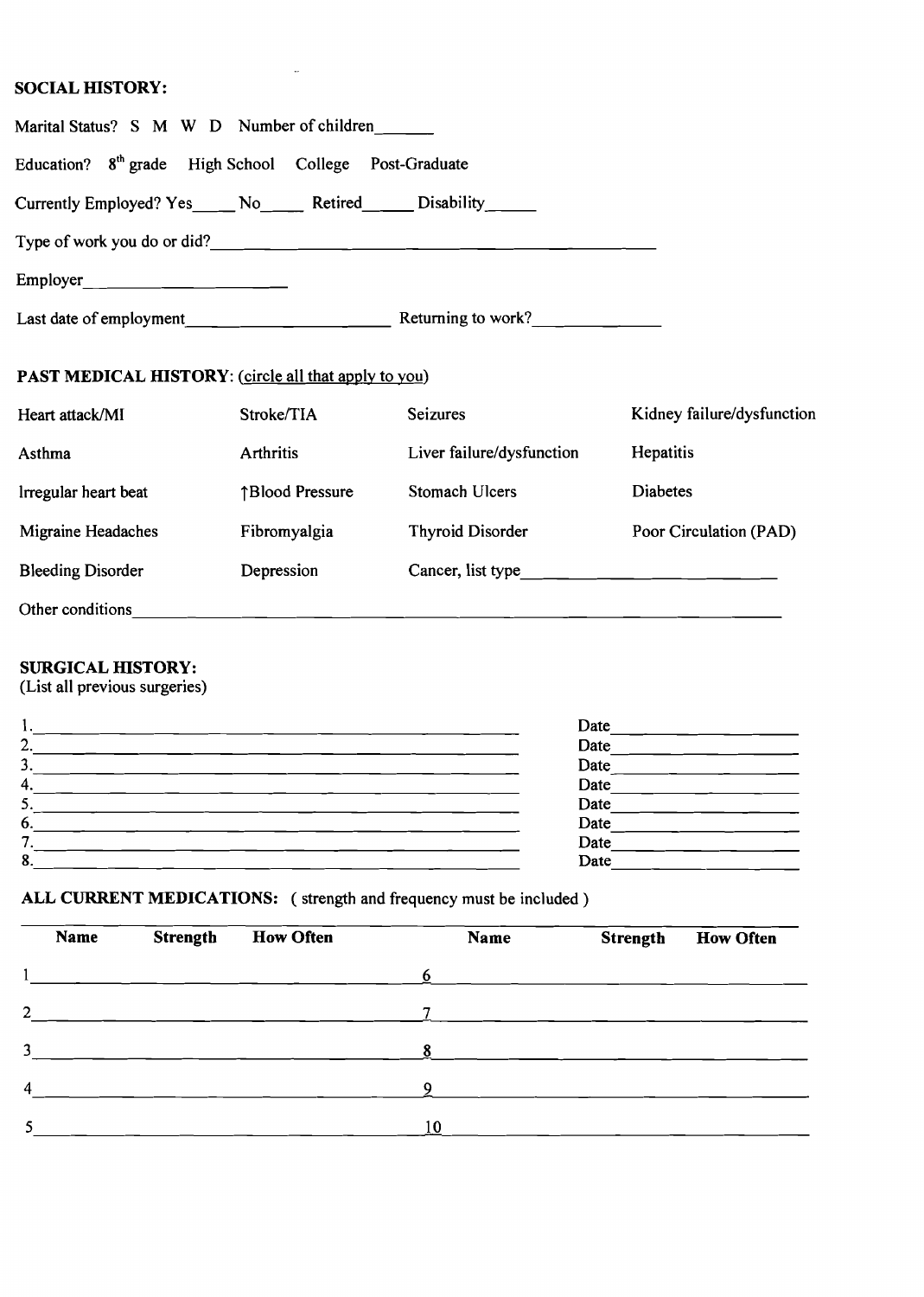#### **DRUG ALLERGIES:**

 $\label{eq:2.1} \frac{1}{\sqrt{2}}\int_{0}^{\pi} \frac{1}{\sqrt{2}}\left(\frac{1}{\sqrt{2}}\right)^{2} \left(\frac{1}{\sqrt{2}}\right)^{2} \left(\frac{1}{\sqrt{2}}\right)^{2} \left(\frac{1}{\sqrt{2}}\right)^{2} \left(\frac{1}{\sqrt{2}}\right)^{2} \left(\frac{1}{\sqrt{2}}\right)^{2} \left(\frac{1}{\sqrt{2}}\right)^{2} \left(\frac{1}{\sqrt{2}}\right)^{2} \left(\frac{1}{\sqrt{2}}\right)^{2} \left(\frac{1}{\sqrt{2}}\right)^{2} \left$ 

|                                                                     |                         | Reaction                     |
|---------------------------------------------------------------------|-------------------------|------------------------------|
| <u> 1989 - Johann John Stein, mars an de British (b. 1989)</u>      |                         |                              |
| <u> 1989 - Johann Stein, mars an deus Amerikaansk kommunister (</u> |                         | Reaction                     |
| 4<br>the control of the control of the control of the control of    |                         | Reaction                     |
| <b>FAMILY HISTORY:</b>                                              |                         |                              |
| Mother: Living? Yes________ No________                              | Age                     |                              |
|                                                                     |                         |                              |
|                                                                     |                         |                              |
|                                                                     |                         |                              |
| <b>REVIEW OF SYSTEMS:</b> (Circle all that apply to you)            |                         |                              |
| General:                                                            | Skin:                   | Head/Eyes:                   |
| Weight Gain                                                         | Hives                   | <b>Blurred Vision</b>        |
| Weight Loss                                                         | Yellow Jaundice         | Double Vision                |
| Fever                                                               | Flushing                | Pain with Bright Light       |
| <b>Night Sweats</b>                                                 | <b>Easy Bruising</b>    | <b>Blindness</b>             |
| Anemia                                                              | Rash                    | Cataracts                    |
|                                                                     |                         | Glaucoma                     |
| Ears/Nose/Throat:                                                   | Neurologic:             | Endocrine/Hormonal           |
| <b>Ringing in Ears</b>                                              | Headaches               | <b>Frequent Urination</b>    |
| Sore Throat                                                         | <b>Seizures</b>         | <b>Excessive Thirst</b>      |
| <b>Hearing Loss</b>                                                 | <b>Dizziness</b>        | Cold Intolerance             |
| Hoarseness                                                          | <b>Black out Spells</b> | <b>Diabetes</b>              |
| <b>Bleeding Gums</b>                                                | Paralysis               | Low Thyroid                  |
|                                                                     | Memory Loss             | <b>High Thyroid</b>          |
|                                                                     | Hallucinations          |                              |
|                                                                     | Anxiety/Depression      |                              |
|                                                                     | Disorientation          |                              |
| Cardiac/Vascular:                                                   | Respiratory:            | Gastric/Intestinal:          |
| <b>Chest Pain</b>                                                   | Cough                   | <b>Difficulty Swallowing</b> |
| <b>High Blood Pressure</b>                                          | Coughing up blood       | Nausea                       |
| <b>Irregular Heart Beats</b>                                        | Wheezing                | Constipation                 |
| <b>Heart Murmur</b>                                                 | Pneumonia               | Diarrhea                     |
| Swelling in Legs                                                    | Tuberculosis            | Throwing up Blood            |
| Difficulty Breathing Lying Flat                                     | Short of Breath         | Reflux                       |
|                                                                     |                         | Colitis                      |
| Urinary:                                                            |                         | Hiatal Hernia                |
| <b>Frequent Urination</b>                                           |                         |                              |
| <b>Frequent Nighttime Urination</b>                                 | Musculoskeletal:        | <b>Ambulation Aids:</b>      |
| Feeling of Urinary Urgency                                          | Muscle Weakness         | Cane                         |
| <b>Blood</b> in Urine                                               | <b>Joint Pains</b>      | Walker                       |
| Incontinence                                                        | Fractures               | Crutches                     |
| Painful Urination                                                   | Osteoporosis            | Wheelchair                   |
| <b>Difficulty Starting Urination</b>                                |                         |                              |
| <b>Kidney Stones</b>                                                |                         |                              |
| Impotence                                                           |                         |                              |
|                                                                     |                         |                              |